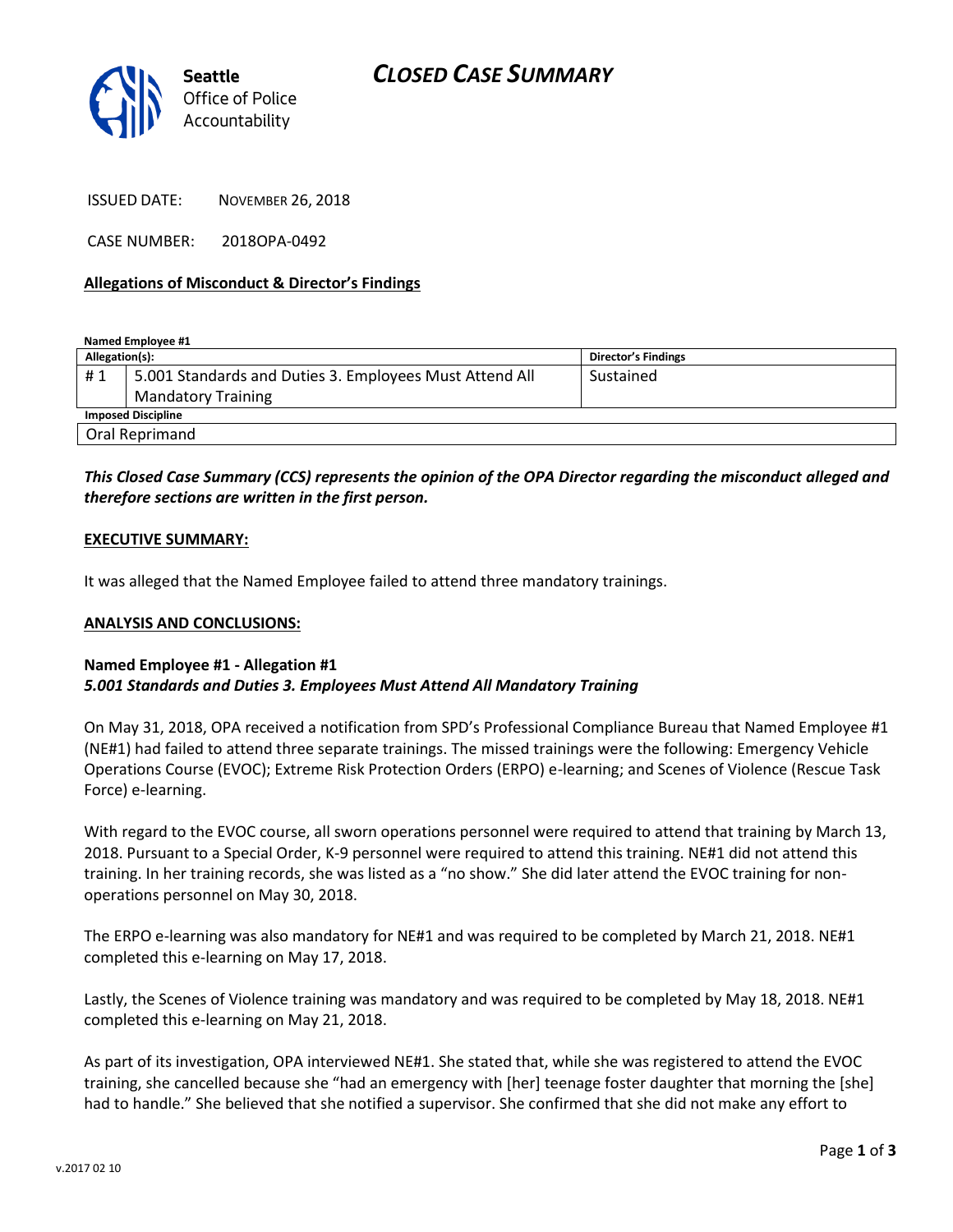

## *CLOSE CASE SUMMARY*

OPA CASE NUMBER: 2018OPA-0492

attend the last session of the training, which was the following day. She stated that she attended the EVOC course for non-operational personnel in lieu of the required training.

With regard to the ERPO e-learning, NE#1 stated that she had been training with her new K-9 and that she simply "didn't get to it." She confirmed that she was working on the dates that the e-learning was offered, but that she did not complete the e-learning until after the deadline.

NE#1 told OPA that she did not timely take the e-learning for the same reason as discussed above – she was working to train her new K-9. She worked during the period that the e-learning was offered, but did not take the e-learning until after the deadline.

SPD Policy 5.001(3) states that "[e]mployees will attend mandatory training and follow the current curriculum during the course of their duties." The sole exception for missing training is for those officers who are on approved light or limited duty and have received a waiver from a supervisor. (See SPD Policy 5.001(3).) Employees that have missed mandatory trainings as a result of excused absences are required to make arrangements through their supervisor to complete the trainings within a reasonable timeframe. (See id.)

The requirement to attend training is a fundamental responsibility of officers. Indeed, attending training is not an optional aspect of employment at SPD. It is mandatory. Missing training not only results in employees that have not received up to date tactical, operational and legal instruction, but it also imposes a financial burden on the Department. Lastly, universal attendance at trainings is a cornerstone of constitutional policing and, as explained by the Court-appointed Monitor, is a crucial component of full and effective compliance.

As a general matter, where an officer misses a training, that conduct can be dealt with by the officer's chain of command through counseling and the instruction to not do so in the future. However, where, as here, an officer has missed three or more trainings, such counseling and instruction is no longer appropriate. Instead, the matter is properly referred to OPA and a Sustained finding is warranted.

In reaching this decision, I note that NE#1 did end up taking all of the required trainings, even if after the fact. I further note that NE#1 has been employed by SPD for approximately 25 years and, based on OPA's research, has not received any Sustained findings during that time. That being said, this goes more to mitigation of discipline. Moreover, as discussed above, timely attending trainings is a requirement of SPD officers and the continued failure to do so is inconsistent with the Department's expectations. Accordingly, I recommend that this allegation be Sustained.

Recommended Finding: **Sustained**

## **Named Employee #1 - Allegation #2** *5.001 Standards and Duties 3. Employees Must Attend All Mandatory Training*

Given that I already recommend that the above allegation be Sustained (*see* Named Employee #1, Allegation #1), I find it unnecessary to also sustain this allegation. As such, I recommend that this allegation be removed.

Recommended Finding: **Allegation Removed**